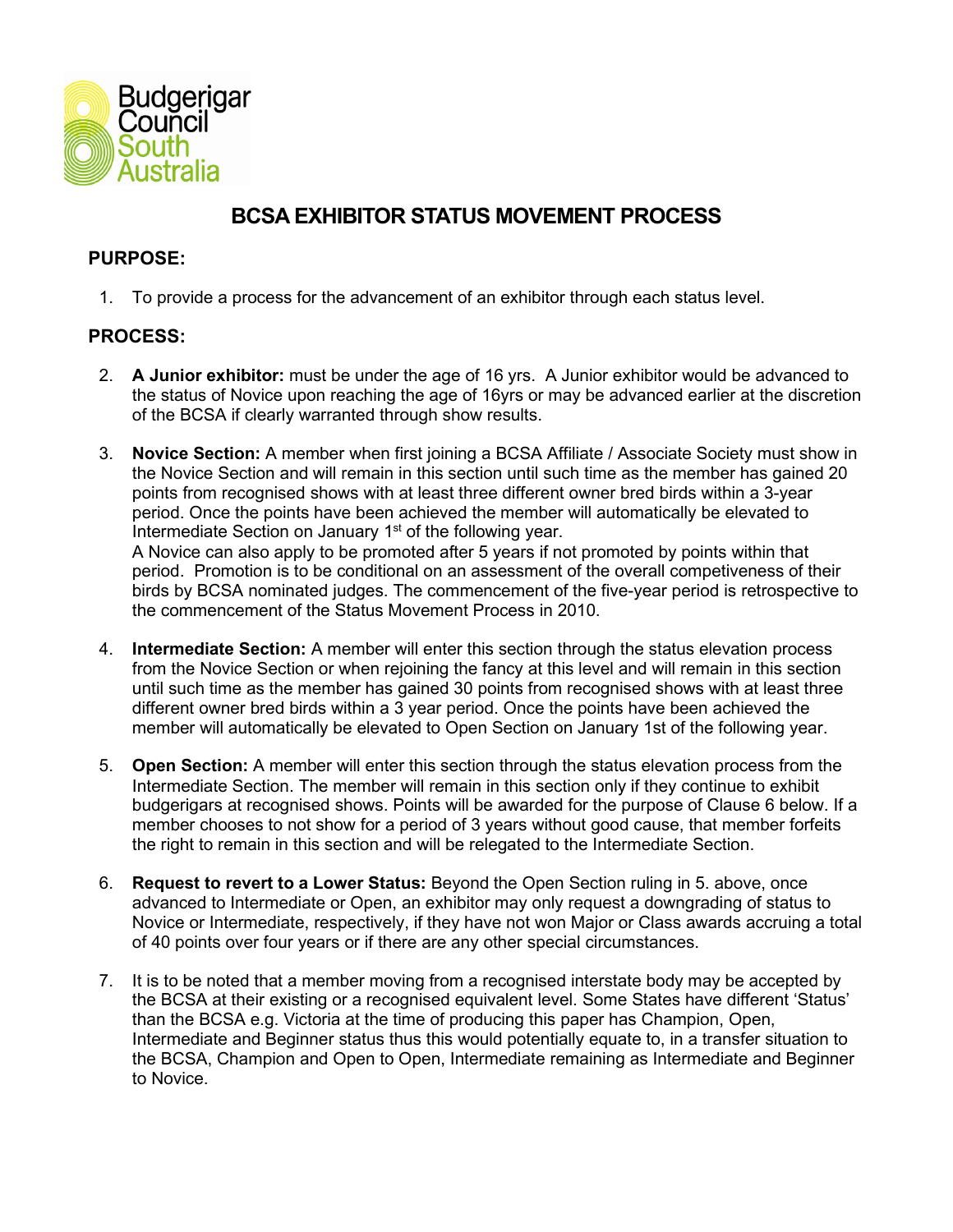### **CONDITIONS:**

- 8. A member, unless a Junior, when first joining a BCSA Affiliate / Associate Society must commence in the Novice Section.
- 9. A former member when rejoining a BCSA Affiliate / Associate Society within a 3 year period will return to his or her previous status.
- 10. A member when rejoining a BCSA Affiliate / Associate Society (and has not been involved in the fancy in this state or elsewhere) after a period greater than 3 years may enter at any section up to but not including that of his/her previous status subject to formal BCSA approval.
- 11. The points required to progress through to the higher status must be accumulated by a minimum of three different owner bred birds.
- 12. Members are required to spend a minimum of 12 months in each section before progressing.
- 13. Movement through the exhibitor status will only be effective on January 1st each year (except in the case of dissolution of a partnership). Any resulting elevation or demotion will be communicated in writing by the BCSA to both the member and the respective Club Secretary.
- 14. The promotion comment "within a 3-year period" means that an exhibitor may be promoted in the second or third year if the allocated points are achieved. If the points are not achieved by the end of the third year, the first year's points are 'dropped' and the process continues.
- 15. Exhibitors living under the same roof shall not show at a status level lower than the highest level held by any person residing at the same address with the exception of Juniors who can exhibit as Juniors if residing with a Novice, Intermediate or Open exhibitor.
- 16. The date for accruing points for this system commenced on the 9th May 2010.

#### **RECOGNISED SHOWS:**

- 17. **Recognised Show** means an Affiliate or Associate member's show OR an Agricultural show that has prior approval of the BCSA Committee. All shows to be eligible must meet the **'Full Complement'** criteria.
- 18. **A Full Complement for Young Stock or Any Age shows** is a show with all ANBC varieties and both sexes listed separately in the Show Schedule.

The following criteria also apply:

- a. A total of 80 birds must be benched (not just entered) per 'age-group'.
- b. If a Young Stock show and Adult Bird show are combined with full awards for each, each 'age group' will be required to meet the 'Full Complement' criteria.
- c. A minimum of 20 birds must be benched in each status section, and by at least 3 exhibitors.
- d. If less than 3 exhibitors show or less than 20 birds are entered in a status section and all other criteria are met, no points will be allocated for that section. However, if the Novice or the Intermediate status sections do not comply and an exhibitor from either has a bird in the major awards, then the top ranked bird from that section will receive the actual points as if the status section had met the criteria.
- e. If a bird wins Grand Champion (or Champion Young or Champion Adult if judged separately at a show) in a 'Full Complement' show from a status section that does not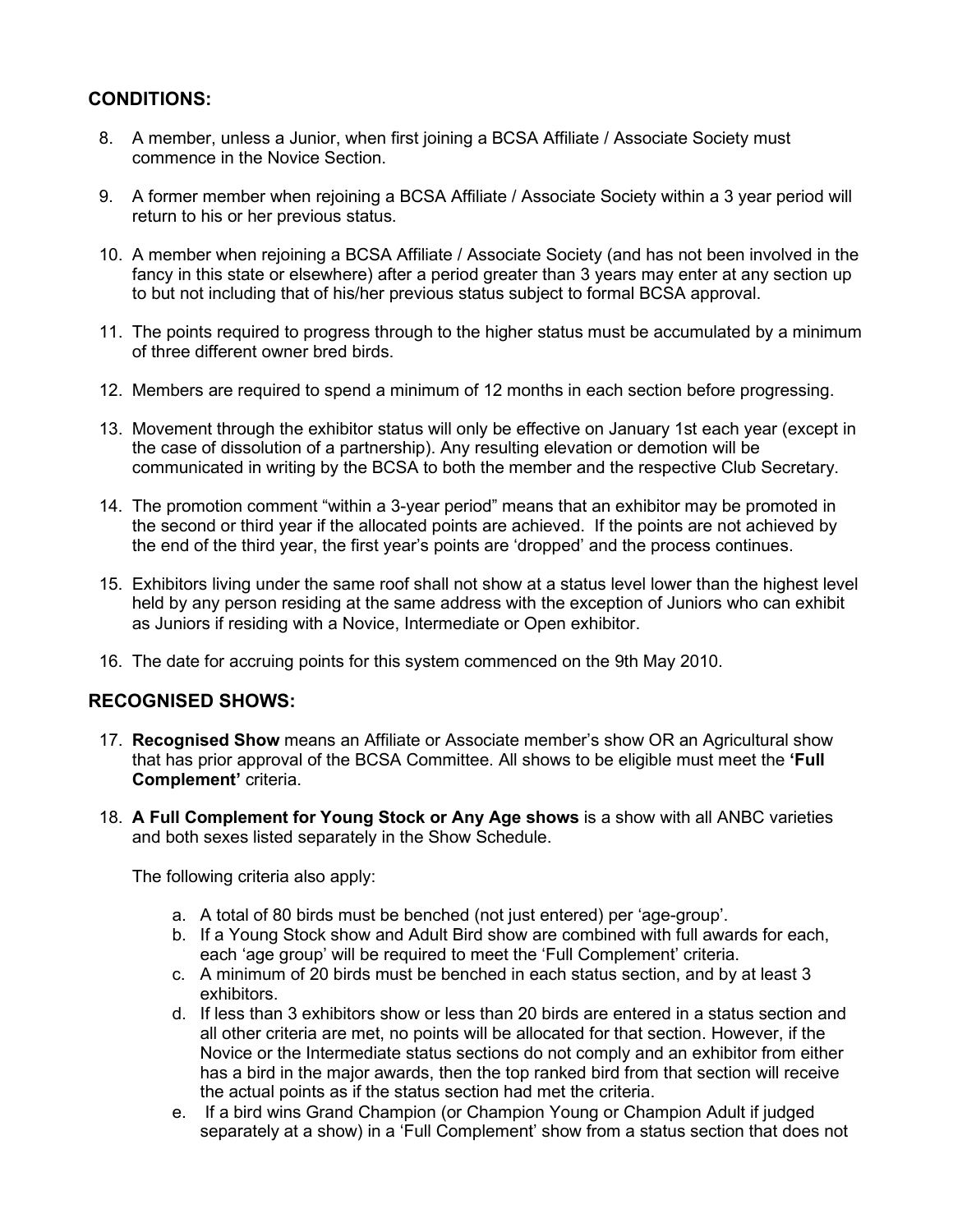meet the requirement of point c. above, that bird shall gain full points as it has won against a Full Complement of birds.

19. **A Full Complement for UBC shows** is a show with all ANBC varieties listed (both sexes combined) in the Show Schedule.

The following criteria also apply:

- a. A total of 60 birds must be benched (not just entered).
- b. If less than 60 birds are benched the entire show will not be eligible for points.
- c. A minimum of 20 birds must be benched in each status section, and by at least 3 exhibitors.
- d. If less than 3 exhibitors show or less than 20 birds are entered in a status section and all other criteria are met, no points will be allocated for that section. However, if the Novice or the Intermediate status sections do not comply and an exhibitor from either has a bird in the major awards, then the top ranked bird from that section will receive the actual points as if the status section had met the criteria.
- e. If a bird wins Grand Champion in a 'Full Complement' show from a status section that does not meet the requirement of point c. above, that bird shall gain full points as it has won against a Full Complement of birds.
- 20. **A Full Compliment for a Novice and/or Intermediate Exhibitors only show** is an Any Age or Young Stock show with all ANBC varieties and with both sexes listed either separately or combined in the show schedule. However combined sexes only will apply if it is an UBC show.
	- a. A minimum of 20 birds must be benched for either status and by at least 3 exhibitors for either status.
	- b. *If less than 3 exhibitors show or less than 20 birds are entered in either status* then no points will be allocated for that status.
	- c. Points will only be available for the Best Novice or Best Intermediate Bird. If a bird wins Grand Champion at a combined Novice and Intermediate only show, no additional points will be awarded.
- 21. A National Show is a Recognised Show that is held on behalf of the ANBC.
- 22. A Shield/State Show is the Logan Shield or a State Show or a combination of both. There are no Full Complement requirements for this show.
- 23. Points will only be allocated at a BCSA Affiliate/Associate or other recognised Any Age, Young Stock or Unbroken Cap (UBC) show (or combination of) if a Full Complement of birds is exhibited.

# **POINTS ALLOCATION:**

24. Points will be allocated on the following basis:

#### **Point Accrual**

1st place in a National Show Class 15 points 15 points  $2<sup>nd</sup>$  place in a National Show Class 10 points 10 points  $3<sup>rd</sup>$  place in a National Show Class 5 points 5 points 5 points 5 points 10 points 3 points  $10$  points 1<sup>st</sup> place in a Shield/State Show Class  $2<sup>nd</sup>$  place in a Shield/State Show Class  $5$  points  $5$  points  $3<sup>rd</sup>$  place in a Shield/State Show Class  $5$  points Young Stock Show Champion Bird of Show 5 points \*